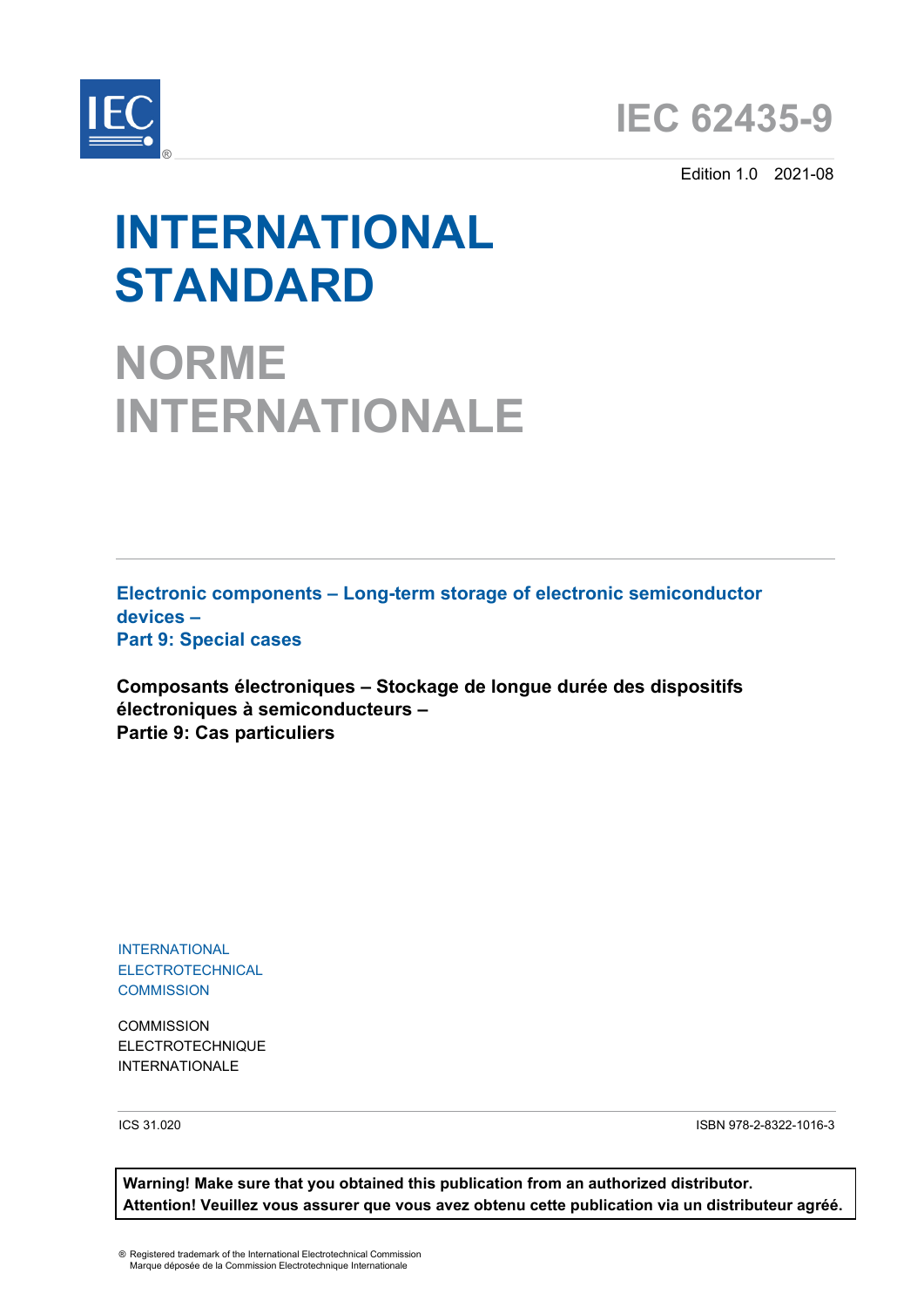# **CONTENTS**

| 1                                                                     |  |  |  |  |  |  |
|-----------------------------------------------------------------------|--|--|--|--|--|--|
| 2                                                                     |  |  |  |  |  |  |
| 3                                                                     |  |  |  |  |  |  |
| 4                                                                     |  |  |  |  |  |  |
| 5                                                                     |  |  |  |  |  |  |
| 5.1                                                                   |  |  |  |  |  |  |
| 5.2                                                                   |  |  |  |  |  |  |
| 6                                                                     |  |  |  |  |  |  |
| 6.1                                                                   |  |  |  |  |  |  |
| 6.2                                                                   |  |  |  |  |  |  |
| 6.3                                                                   |  |  |  |  |  |  |
| 6.4                                                                   |  |  |  |  |  |  |
| 7                                                                     |  |  |  |  |  |  |
| 7.1                                                                   |  |  |  |  |  |  |
| 7.2                                                                   |  |  |  |  |  |  |
| 7.3                                                                   |  |  |  |  |  |  |
|                                                                       |  |  |  |  |  |  |
|                                                                       |  |  |  |  |  |  |
|                                                                       |  |  |  |  |  |  |
| Table 1 - Example failure mechanisms and stimuli for memory devices10 |  |  |  |  |  |  |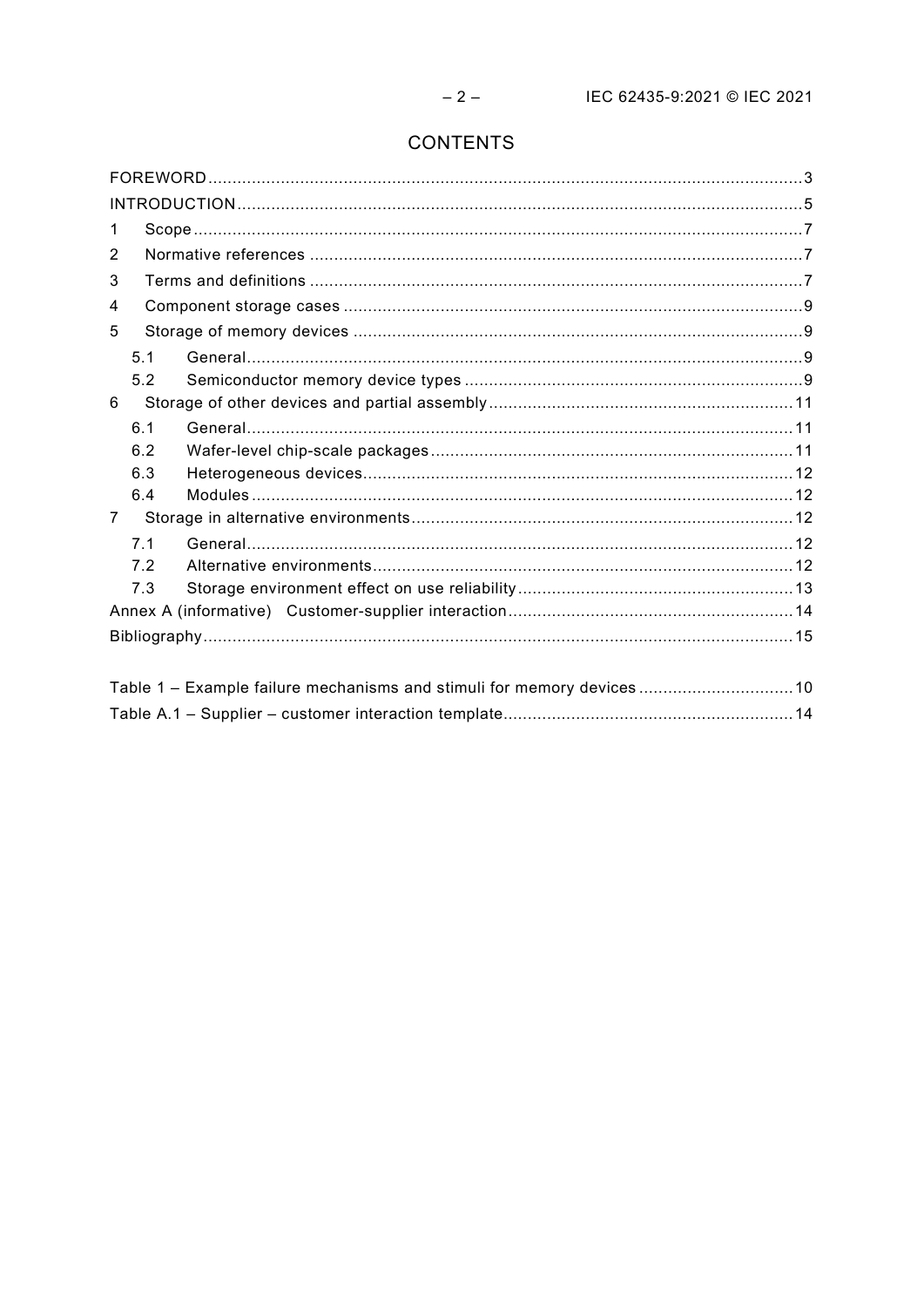## INTERNATIONAL ELECTROTECHNICAL COMMISSION

\_\_\_\_\_\_\_\_\_\_\_\_

## **ELECTRONIC COMPONENTS – LONG-TERM STORAGE OF ELECTRONIC SEMICONDUCTOR DEVICES –**

#### **Part 9: Special cases**

#### FOREWORD

- <span id="page-2-0"></span>1) The International Electrotechnical Commission (IEC) is a worldwide organization for standardization comprising all national electrotechnical committees (IEC National Committees). The object of IEC is to promote international co-operation on all questions concerning standardization in the electrical and electronic fields. To this end and in addition to other activities, IEC publishes International Standards, Technical Specifications, Technical Reports, Publicly Available Specifications (PAS) and Guides (hereafter referred to as "IEC Publication(s)"). Their preparation is entrusted to technical committees; any IEC National Committee interested in the subject dealt with may participate in this preparatory work. International, governmental and non-governmental organizations liaising with the IEC also participate in this preparation. IEC collaborates closely with the International Organization for Standardization (ISO) in accordance with conditions determined by agreement between the two organizations.
- 2) The formal decisions or agreements of IEC on technical matters express, as nearly as possible, an international consensus of opinion on the relevant subjects since each technical committee has representation from all interested IEC National Committees.
- 3) IEC Publications have the form of recommendations for international use and are accepted by IEC National Committees in that sense. While all reasonable efforts are made to ensure that the technical content of IEC Publications is accurate, IEC cannot be held responsible for the way in which they are used or for any misinterpretation by any end user.
- 4) In order to promote international uniformity, IEC National Committees undertake to apply IEC Publications transparently to the maximum extent possible in their national and regional publications. Any divergence between any IEC Publication and the corresponding national or regional publication shall be clearly indicated in the latter.
- 5) IEC itself does not provide any attestation of conformity. Independent certification bodies provide conformity assessment services and, in some areas, access to IEC marks of conformity. IEC is not responsible for any services carried out by independent certification bodies.
- 6) All users should ensure that they have the latest edition of this publication.
- 7) No liability shall attach to IEC or its directors, employees, servants or agents including individual experts and members of its technical committees and IEC National Committees for any personal injury, property damage or other damage of any nature whatsoever, whether direct or indirect, or for costs (including legal fees) and expenses arising out of the publication, use of, or reliance upon, this IEC Publication or any other IEC Publications.
- 8) Attention is drawn to the Normative references cited in this publication. Use of the referenced publications is indispensable for the correct application of this publication.
- 9) Attention is drawn to the possibility that some of the elements of this IEC Publication may be the subject of patent rights. IEC shall not be held responsible for identifying any or all such patent rights.

IEC 62435-9 has been prepared by IEC technical committee 47: Semiconductor devices. It is an International Standard.

The text of this International Standard is based on the following documents:

| DRAFT        | Report on voting |
|--------------|------------------|
| 47/2700/FDIS | 47/2716/RVD      |

Full information on the voting for its approval can be found in the report on voting indicated in the above table.

The language used for the development of this International Standard is English.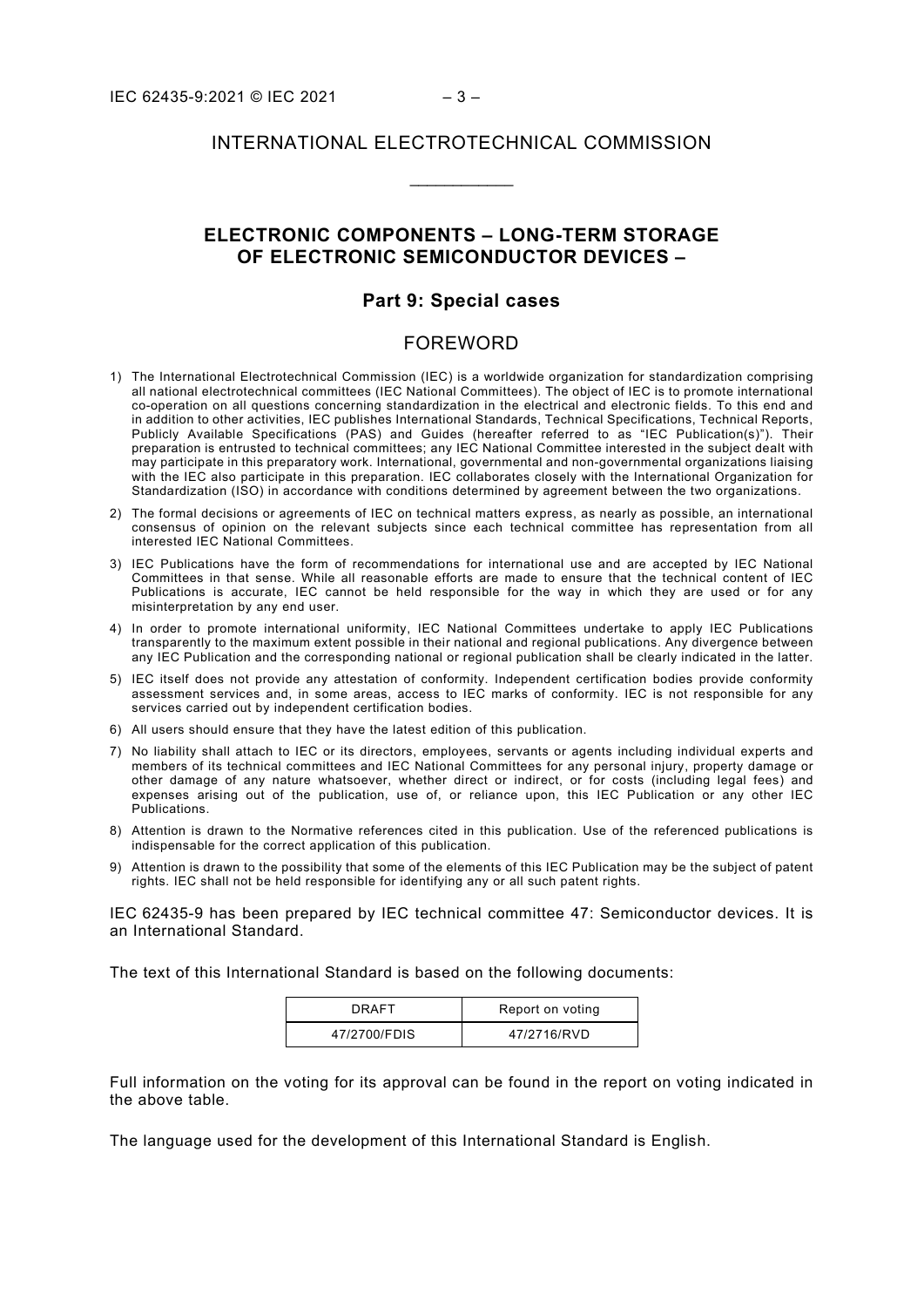This document was drafted in accordance with ISO/IEC Directives, Part 2, and developed in accordance with ISO/IEC Directives, Part 1 and ISO/IEC Directives, IEC Supplement, available at [www.iec.ch/members\\_experts/refdocs.](http://www.iec.ch/members_experts/refdocs) The main document types developed by IEC are described in greater detail at [www.iec.ch/standardsdev/publications.](http://www.iec.ch/standardsdev/publications)

A list of all parts in the IEC 62435 series, published under the general title *Electronic components – Long-term storage of electronic semiconductor devices*, can be found on the IEC website.

The committee has decided that the contents of this document will remain unchanged until the stability date indicated on the IEC website under [webstore.iec.ch](https://webstore.iec.ch/?ref=menu) in the data related to the specific document. At this date, the document will be

- reconfirmed,
- withdrawn,
- replaced by a revised edition, or
- amended.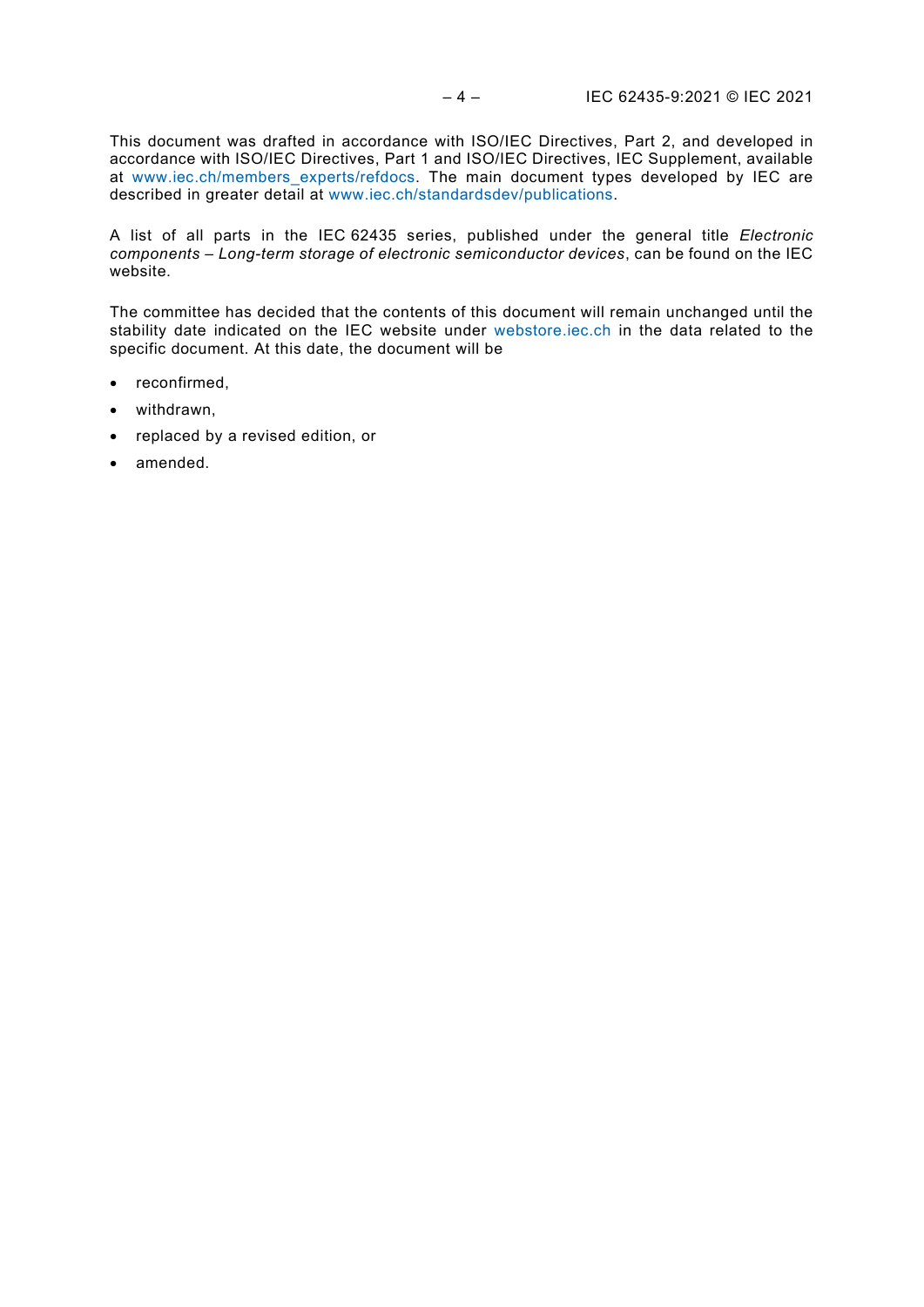## INTRODUCTION

<span id="page-4-0"></span>This document applies to the long-term storage of electronic components in special cases of configuration. The custom-client relationship for storage of all cases is also included.

This document deals with the long-term storage (LTS) of electronic devices drawing on the best long-term storage practices currently known. For the purposes of this document, LTS is defined as any device storage whose duration can be more than 12 months for product scheduled for long duration storage. While intended to address the storage of unpackaged semiconductors and packaged electronic devices, nothing in this document precludes the storage of other items under the storage levels defined herein.

Although it has always existed to some extent, obsolescence of electronic components and particularly of integrated circuits, has become increasingly intense over the last few years.

Indeed, with the existing technological boom, the commercial life of a component has become very short compared with the life of industrial equipment such as that encountered in the aeronautical field, the railway industry or the energy sector.

The many solutions enabling obsolescence to be resolved are now identified. However, selecting one of these solutions should be preceded by a case-by-case technical and economic feasibility study, depending on whether storage is envisaged for field service or production, for example:

- remedial storage as soon as components are no longer marketed;
- preventive storage anticipating declaration of obsolescence.

Taking into account the expected life of some installations, sometimes covering several decades, the qualification times, and the unavailability costs, which can also be very high, the solution to be adopted to resolve obsolescence should often be rapidly implemented. This is why the solution retained in most cases consists in systematically storing components which are in the process of becoming obsolescent.

The technical risks of this solution are, a priori, fairly low. However, it requires perfect mastery of the implemented process and especially of the storage environment, although this mastery becomes critical when it comes to long-term storage. All handling, protection, storage and test operations are recommended to be performed according to the state of the art.

The application of the approach proposed in this document in no way guarantees that the stored components are in perfect operating condition at the end of this storage. It only comprises a means of minimizing potential and probable degradation factors.

Some electronic device users have the need to store electronic devices for long periods of time. Lifetime buys are commonly made to support production runs of assemblies that well exceed the production timeframe of its individual parts. This puts the user in a situation requiring careful and adequate storage of such parts to maintain the as-received solderability and minimize any degradation effects to the part over time. Major degradation concerns are moisture, electrostatic fields, ultra-violet light, large variations in temperature, air-borne contaminants, and outgassing.

Warranties and sparing also present a challenge for the user or repair agency as some systems have been designated to be used for long periods of time, in some cases for up to 40 years or more. Some of the devices needed for repair of these systems will not be available from the original supplier for the lifetime of the system or the spare assembly may be built with the original production run but then require long-term storage. This document was developed to provide a standard for storing electronic devices for long periods of time.

The storage of devices that are moisture sensitive but that do not need to be stored for long periods of time is dealt with in IEC TR 62258-3.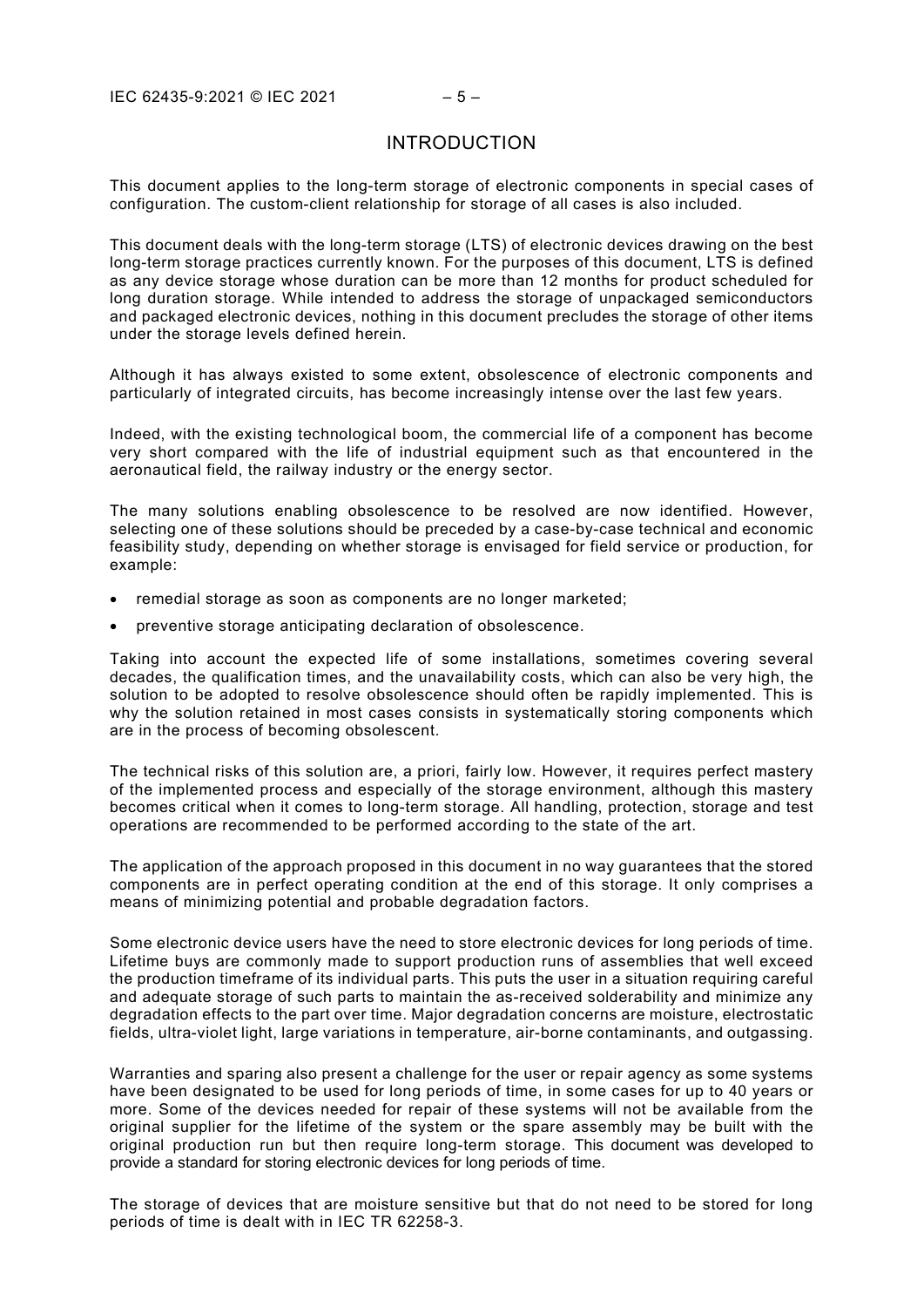Long-term storage assumes that the device is going to be placed in uninterrupted storage for a number of years. It is essential that it be useable after storage. It is important that storage media, the local environment and the associated part data be considered together.

Local environments for long term storage can be unique to the application or to the type of subassembly being stored for further assembly. Different device types that are integrated into a single package or module can have different storage requirements that should be considered during long term storage. A product can contain a single die or multiple dice (example: a CMOS processor, a GaN radio, sensors and a new type of memory). Each device technology can impose storage requirements. For example: the memory can be removed from x-ray or high magnetic field sources and the sensors can be stored in a dark environment or low-pressure environment.

Such practice requires good communication interactions and agreements for storage that should account for the possibility and complexity of intermediate assembly of heterogeneous devices. Successful customer supplier interaction involves clear expectations for device provenance, traceability and identification.

These guidelines do not imply any warranty of product or guarantee of operation beyond the storage time given by the manufacturer.

The IEC 62435 series is intended to ensure that adequate reliability is achieved for devices in user applications after long-term storage. Users are encouraged to request data from suppliers to applicable specifications to demonstrate a successful storage life as requested by the user. These standards are not intended to address built-in failure mechanisms that would take place regardless of storage conditions.

These standards are intended to give practical guide to methods of long-duration storage of electronic components where this is intentional or planned storage of product for a number of years. Storage regimes for work-in-progress production are managed according to company internal process requirements and are not detailed in IEC 62435 (all parts).

The overall standard is split into a number of parts. Parts 1 to 4 apply to any long-term storage and contain general requirements and guidance, whereas Parts 5 to 9 are specific to the type of product being stored.

The structure of the IEC 62435 series consists of the following:

- Part 1: General
- Part 2: Deterioration mechanisms
- Part 3: Data
- Part 4: Storage
- Part 5: Die and wafer devices
- Part 6: Packaged or finished devices
- Part 7: MEMS
- Part 8: Passive electronic devices
- Part 9: Special cases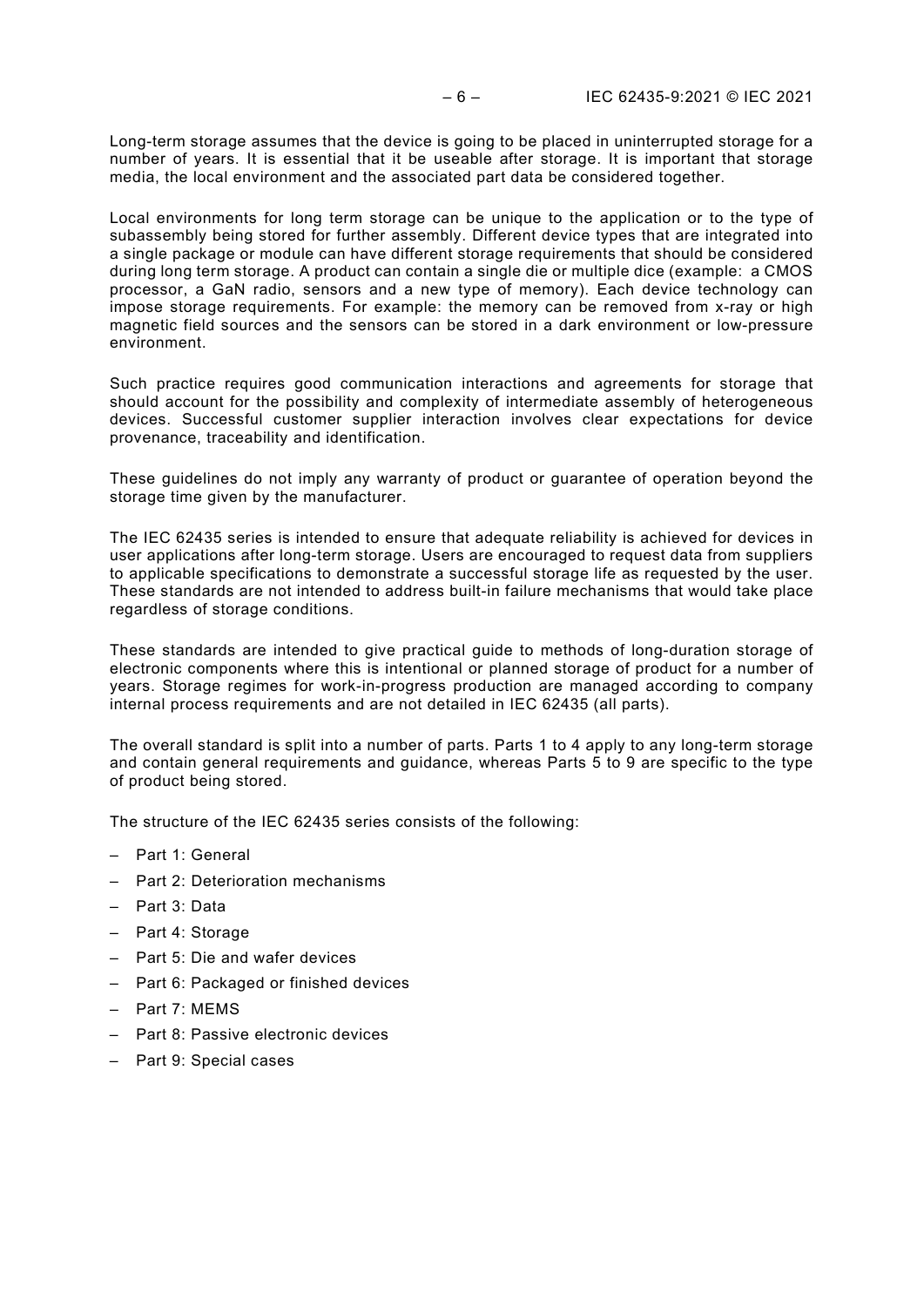## **ELECTRONIC COMPONENTS – LONG-TERM STORAGE OF ELECTRONIC SEMICONDUCTOR DEVICES –**

## **Part 9: Special cases**

#### <span id="page-6-0"></span>**1 Scope**

This part of IEC 62435 specifies storage practices encompassing silicon and semiconductor device building blocks of all types that are integrated together to into products in the form of either packages or boards that can be stored as fully assembled units or partial assemblies. Special attention is given to memories as components and assemblies although methods also apply to heterogeneous components. Guidelines and requirements for customer-supplier interaction are provided to manage the complexity.

NOTE In IEC 62435 (all parts), the term "components" is used interchangeably with dice, wafers, passives and packaged devices.

## <span id="page-6-1"></span>**2 Normative references**

The following documents are referred to in the text in such a way that some or all of their content constitutes requirements of this document. For dated references, only the edition cited applies. For undated references, the latest edition of the referenced document (including any amendments) applies.

<span id="page-6-2"></span>IEC 60050-192, *International electrotechnical vocabulary – Part 192: Dependability*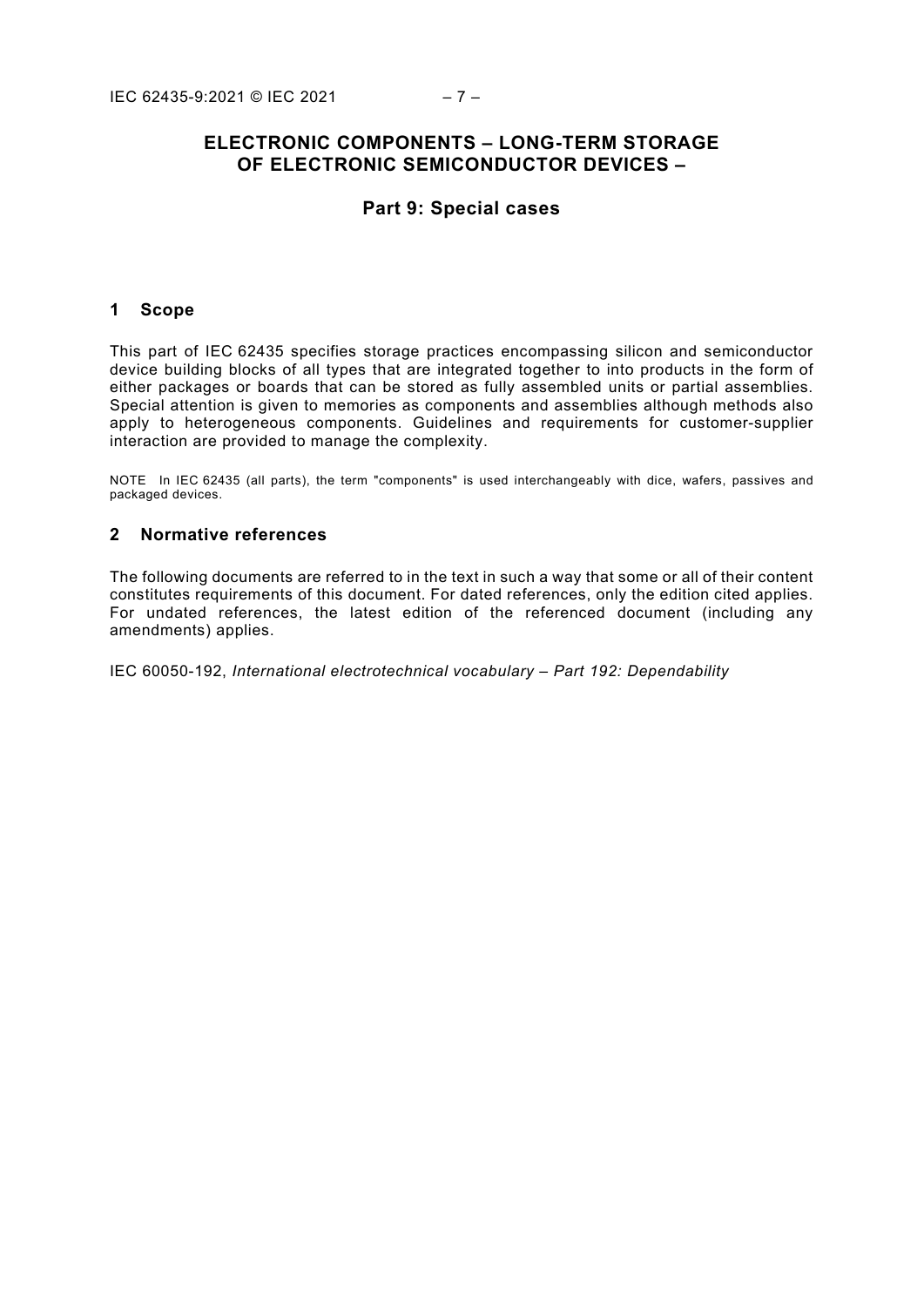# SOMMAIRE

| 1           |     |                                                                                      |  |  |  |  |  |
|-------------|-----|--------------------------------------------------------------------------------------|--|--|--|--|--|
| 2           |     |                                                                                      |  |  |  |  |  |
| 3           |     |                                                                                      |  |  |  |  |  |
| 4           |     |                                                                                      |  |  |  |  |  |
| 5           |     |                                                                                      |  |  |  |  |  |
|             | 5.1 |                                                                                      |  |  |  |  |  |
|             | 5.2 |                                                                                      |  |  |  |  |  |
| 6           |     |                                                                                      |  |  |  |  |  |
|             | 6.1 |                                                                                      |  |  |  |  |  |
|             | 6.2 |                                                                                      |  |  |  |  |  |
|             | 6.3 |                                                                                      |  |  |  |  |  |
|             | 6.4 |                                                                                      |  |  |  |  |  |
| $7^{\circ}$ |     |                                                                                      |  |  |  |  |  |
|             | 7.1 |                                                                                      |  |  |  |  |  |
|             | 72  |                                                                                      |  |  |  |  |  |
|             | 7.3 | Effets de l'environnement de stockage sur la fiabilité d'utilisation28               |  |  |  |  |  |
|             |     |                                                                                      |  |  |  |  |  |
|             |     |                                                                                      |  |  |  |  |  |
|             |     |                                                                                      |  |  |  |  |  |
|             |     | Tableau 1 - Exemples de mécanismes de défaillance et de stimuli pour les dispositifs |  |  |  |  |  |

| Tableau T – Exemples de mécanismes de défaillance et de stimuli pour les dispositifs |  |
|--------------------------------------------------------------------------------------|--|
|                                                                                      |  |
|                                                                                      |  |
|                                                                                      |  |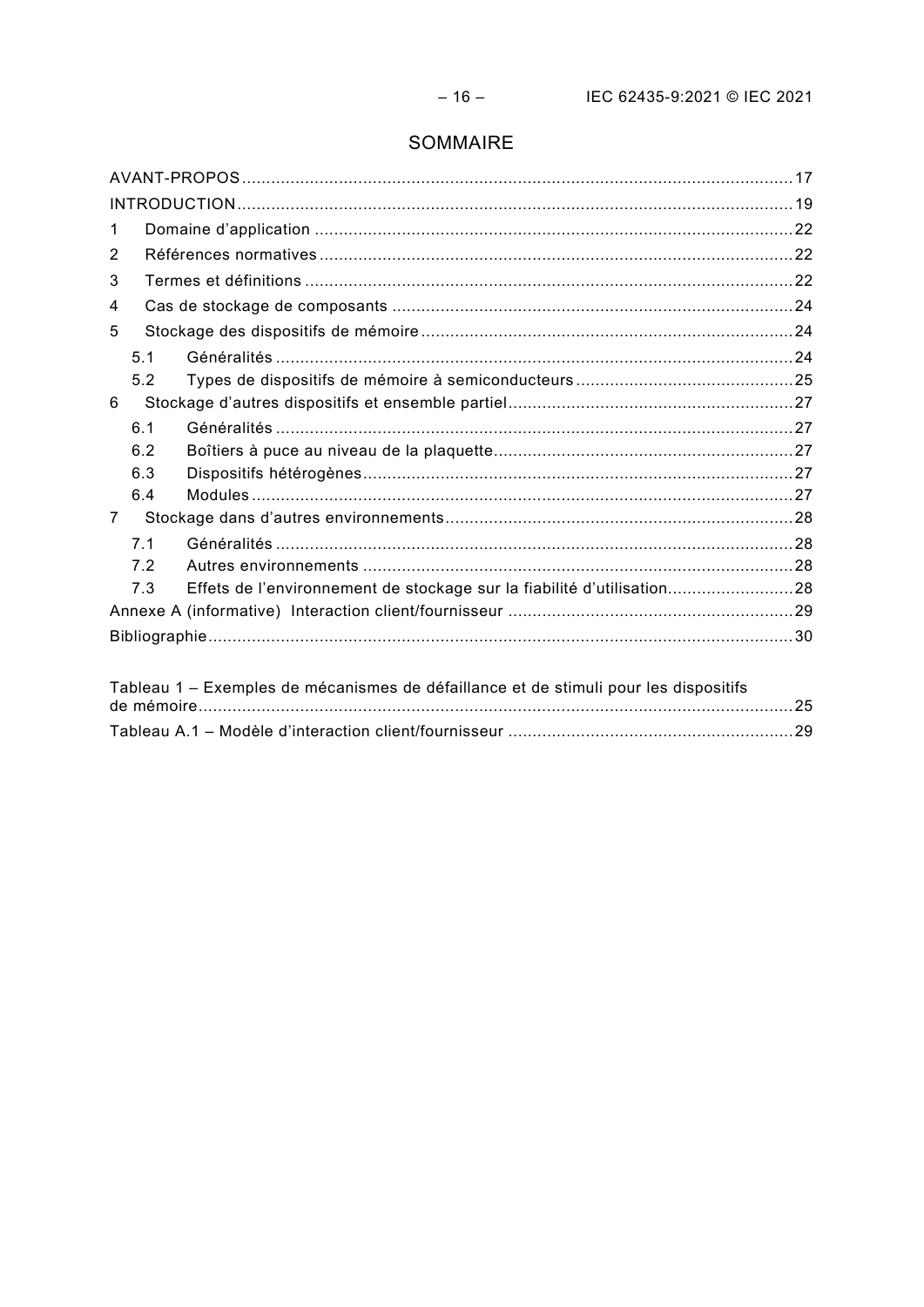## COMMISSION ÉLECTROTECHNIQUE INTERNATIONALE

 $\overline{\phantom{a}}$ 

## **COMPOSANTS ÉLECTRONIQUES – STOCKAGE DE LONGUE DURÉE DES DISPOSITIFS ÉLECTRONIQUES À SEMICONDUCTEURS –**

### **Partie 9: Cas particuliers**

#### AVANT-PROPOS

- <span id="page-8-0"></span>1) La Commission Electrotechnique Internationale (IEC) est une organisation mondiale de normalisation composée de l'ensemble des comités électrotechniques nationaux (Comités nationaux de l'IEC). L'IEC a pour objet de favoriser la coopération internationale pour toutes les questions de normalisation dans les domaines de l'électricité et de l'électronique. À cet effet, l'IEC – entre autres activités – publie des Normes internationales, des Spécifications techniques, des Rapports techniques, des Spécifications accessibles au public (PAS) et des Guides (ci-après dénommés "Publication(s) de l'IEC"). Leur élaboration est confiée à des comités d'études, aux travaux desquels tout Comité national intéressé par le sujet traité peut participer. Les organisations internationales, gouvernementales et non gouvernementales, en liaison avec l'IEC, participent également aux travaux. L'IEC collabore étroitement avec l'Organisation Internationale de Normalisation (ISO), selon des conditions fixées par accord entre les deux organisations.
- 2) Les décisions ou accords officiels de l'IEC concernant les questions techniques représentent, dans la mesure du possible, un accord international sur les sujets étudiés, étant donné que les Comités nationaux de l'IEC intéressés sont représentés dans chaque comité d'études.
- 3) Les Publications de l'IEC se présentent sous la forme de recommandations internationales et sont agréées comme telles par les Comités nationaux de l'IEC. Tous les efforts raisonnables sont entrepris afin que l'IEC s'assure de l'exactitude du contenu technique de ses publications; l'IEC ne peut pas être tenue responsable de l'éventuelle mauvaise utilisation ou interprétation qui en est faite par un quelconque utilisateur final.
- 4) Dans le but d'encourager l'uniformité internationale, les Comités nationaux de l'IEC s'engagent, dans toute la mesure possible, à appliquer de façon transparente les Publications de l'IEC dans leurs publications nationales et régionales. Toutes divergences entre toutes Publications de l'IEC et toutes publications nationales ou régionales correspondantes doivent être indiquées en termes clairs dans ces dernières.
- 5) L'IEC elle-même ne fournit aucune attestation de conformité. Des organismes de certification indépendants fournissent des services d'évaluation de conformité et, dans certains secteurs, accèdent aux marques de conformité de l'IEC. L'IEC n'est responsable d'aucun des services effectués par les organismes de certification indépendants.
- 6) Tous les utilisateurs doivent s'assurer qu'ils sont en possession de la dernière édition de cette publication.
- 7) Aucune responsabilité ne doit être imputée à l'IEC, à ses administrateurs, employés, auxiliaires ou mandataires, y compris ses experts particuliers et les membres de ses comités d'études et des Comités nationaux de l'IEC, pour tout préjudice causé en cas de dommages corporels et matériels, ou de tout autre dommage de quelque nature que ce soit, directe ou indirecte, ou pour supporter les coûts (y compris les frais de justice) et les dépenses découlant de la publication ou de l'utilisation de cette Publication de l'IEC ou de toute autre Publication de l'IEC, ou au crédit qui lui est accordé.
- 8) L'attention est attirée sur les références normatives citées dans cette publication. L'utilisation de publications référencées est obligatoire pour une application correcte de la présente publication.
- 9) L'attention est attirée sur le fait que certains des éléments du présent document de l'IEC peuvent faire l'objet de droits de brevet. L'IEC ne saurait être tenue pour responsable de ne pas avoir identifié de tels droits de propriété et averti de leur existence.

IEC 62435-9 a été établie par le comité d'études 47 de l'IEC: Dispositifs à semiconducteurs. Il s'agit d'une Norme internationale.

Le texte de cette Norme internationale est issu des documents suivants:

| DRAFT        | Rapport de vote |
|--------------|-----------------|
| 47/2700/FDIS | 47/2716/RVD     |

Le rapport de vote indiqué dans le tableau ci-dessus donne toute information sur le vote ayant abouti à son approbation.

La langue employée pour l'élaboration de cette Norme internationale est l'anglais.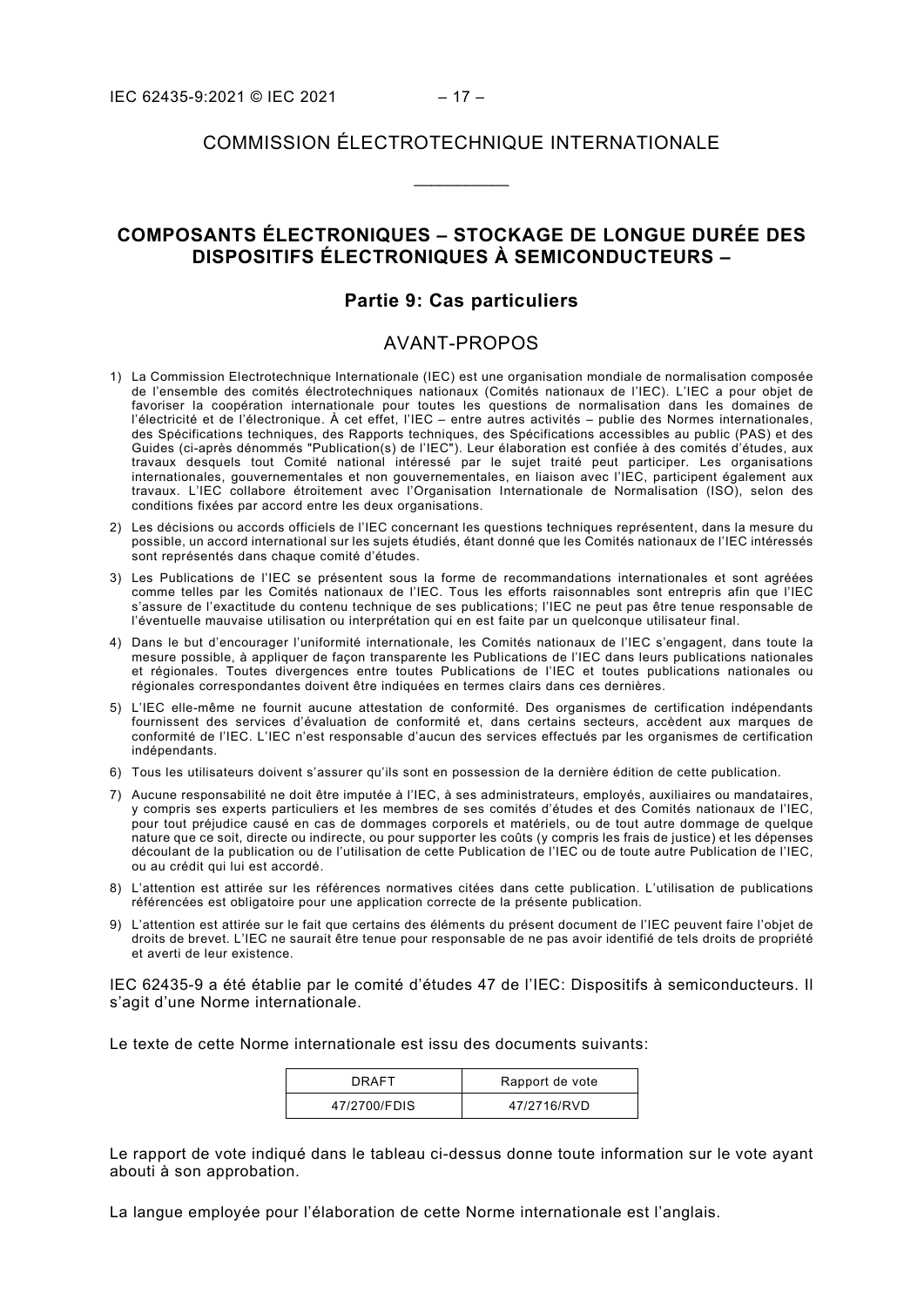Le présent document a été rédigé selon les Directives ISO/IEC, Partie 2, il a été développé selon les Directives ISO/IEC, Partie 1 et les Directives ISO/IEC, Supplément IEC, disponibles sous [www.iec.ch/members\\_experts/refdocs.](http://www.iec.ch/members_experts/refdocs) Les principaux types de documents développés par l'IEC sont décrits plus en détail sous [www.iec.ch/standardsdev/publications.](http://www.iec.ch/standardsdev/publications)

Une liste de toutes les parties de la série IEC 62435, publiées sous le titre général *Composants électroniques – Stockage de longue durée des dispositifs électroniques à semiconducteurs*, se trouve sur le site web de l'IEC.

Le comité a décidé que le contenu du présent document ne sera pas modifié avant la date de stabilité indiquée sur le site web de l'IEC sous [webstore.iec.ch](https://webstore.iec.ch/?ref=menu) dans les données relatives au document recherché. À cette date, le document sera

- reconduit,
- supprimé,
- remplacé par une édition révisée, ou
- amendé.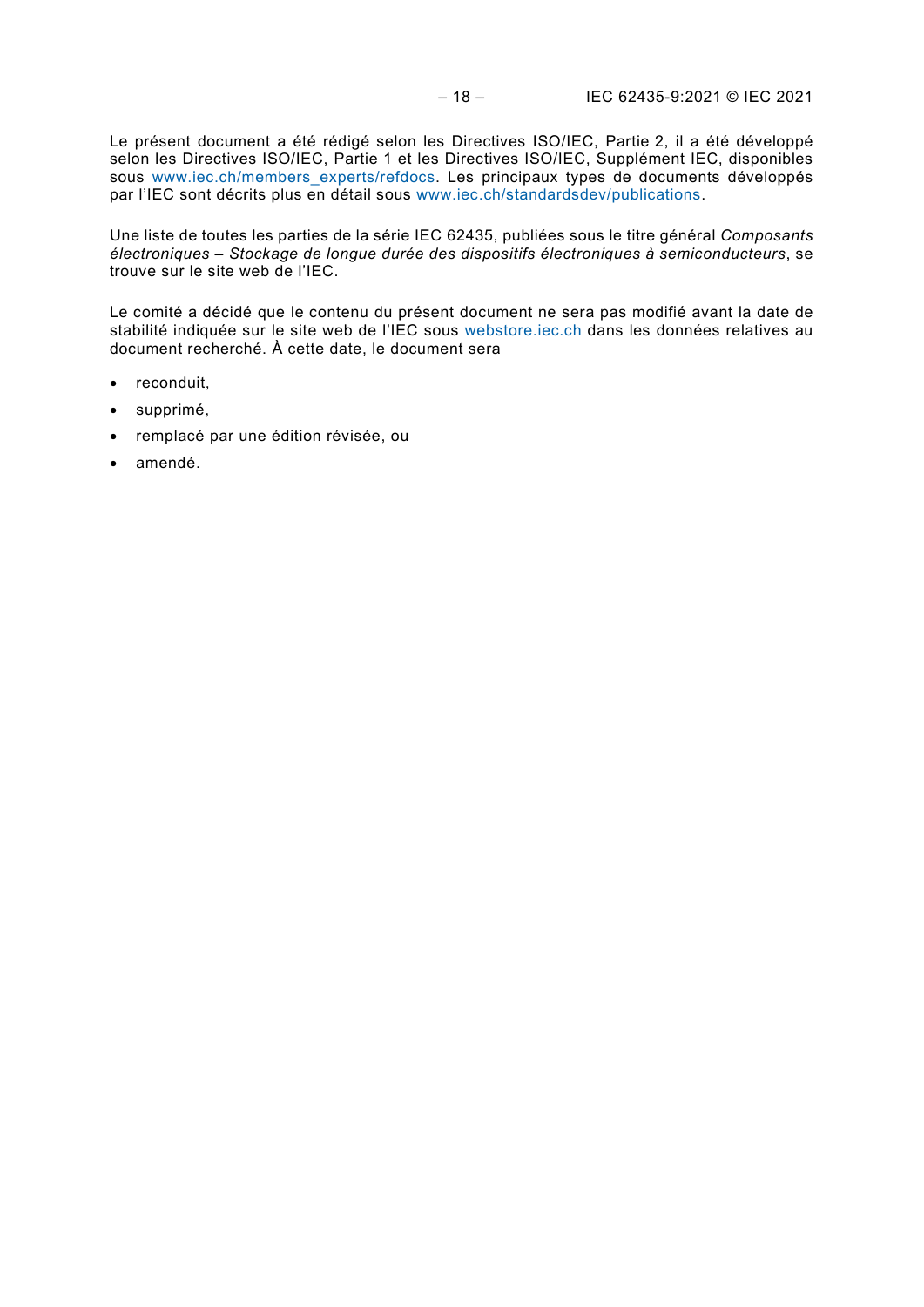## INTRODUCTION

<span id="page-10-0"></span>Le présent document s'applique au stockage de longue durée de composants électroniques dans des cas de configuration particuliers. La relation client personnalisée pour tous les cas de stockage est également couverte.

Le présent document couvre le stockage de longue durée (LTS, long-term storage) de dispositifs électroniques, inspiré des meilleures pratiques actuellement connues pour le stockage de longue durée. Pour les besoins du présent document, le LTS est défini comme étant tout stockage de dispositifs dont la durée peut être supérieure à 12 mois, pour un produit destiné à être stocké pendant une durée prolongée. Bien que destiné à traiter du stockage des semiconducteurs non encapsulés et des dispositifs électroniques encapsulés, le présent document n'exclut pas le stockage d'autres articles avec les niveaux de stockage qu'il définit.

Bien qu'elle ait toujours existé dans une certaine mesure, l'obsolescence des composants électroniques et particulièrement des circuits intégrés a pris de plus en plus d'ampleur au cours des dernières années.

De fait, avec l'essor technologique actuel, la durée de vie commerciale d'un composant est devenue très courte comparée à celle des équipements industriels dans le domaine aéronautique, le domaine ferroviaire ou celui de l'énergie.

De nombreuses solutions ont désormais été identifiées pour traiter le problème de l'obsolescence. Avant de choisir l'une de ces solutions, il convient toutefois de mener une étude de faisabilité technique et économique au cas par cas, en tenant compte de l'objet du stockage, maintenance sur le terrain ou production, par exemple:

- stockage curatif dès lors que les composants ne sont plus commercialisés;
- stockage préventif en prévision d'une déclaration d'obsolescence.

Compte tenu de la durée de vie prévue de certaines installations, qui peut être de plusieurs décennies, des temps de qualification et des coûts d'indisponibilité, qui peuvent aussi être très élevés, il convient souvent que la solution à adopter pour résoudre le problème de l'obsolescence soit mise en œuvre rapidement. C'est pourquoi la solution retenue dans la plupart des cas consiste à stocker systématiquement les composants qui sont en train de devenir obsolètes.

Les risques techniques d'une telle solution sont a priori relativement faibles. Celle-ci exige toutefois une maîtrise parfaite du processus mis en œuvre et en particulier de l'environnement de stockage. Or cette maîtrise devient critique dans le cas d'un stockage de longue durée. Il est recommandé que toutes les opérations de manipulation, de protection, de stockage et d'essai soient effectuées conformément à l'état de la technique.

La mise en œuvre de l'approche proposée dans le présent document ne garantit en aucune manière que les composants stockés seront en parfaite condition de fonctionnement à la fin de ce stockage. Elle offre seulement un moyen de réduire le plus possible les facteurs de dégradation potentiels et probables.

Certains utilisateurs ont besoin de stocker des dispositifs électroniques pendant de longues périodes. Des achats de pièces pour la durée de vie d'un équipement sont habituellement effectués pour prendre en charge les phases de production d'ensembles qui dépassent sensiblement la durée de production prévue de leurs pièces individuelles. L'utilisateur doit par conséquent stocker ces pièces avec soin et d'une manière permettant de conserver leur brasabilité initiale et de réduire le plus possible toute dégradation dans le temps. Les principales sources de dégradation sont l'humidité, les champs électrostatiques, les rayonnements ultraviolets, les variations importantes de température, les contaminants atmosphériques et les dégazages.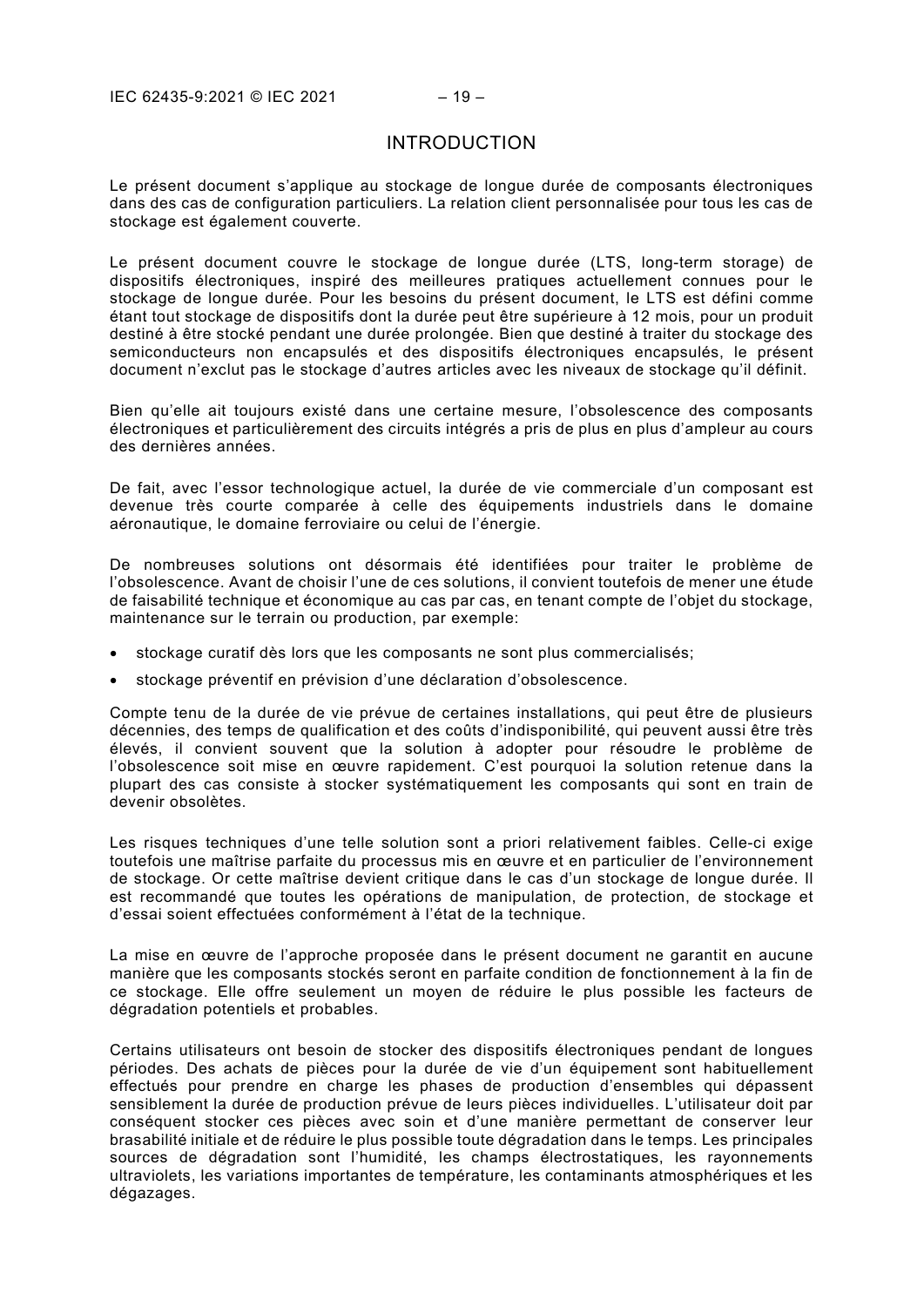Les garanties et le stockage de pièces de rechange constituent également un défi pour l'utilisateur ou l'entreprise de réparation, car certains systèmes ont été conçus pour être utilisés pendant de longues périodes, dans certains cas jusqu'à 40 ans ou plus. Certains des dispositifs nécessaires pour la réparation de ces systèmes ne sont pas disponibles auprès du fournisseur d'origine pendant la durée de vie du système, ou bien l'ensemble de rechange peut être construit au moyen du système de production d'origine, mais exiger ensuite un stockage de longue durée. Le présent document a été élaboré pour fournir une norme applicable au stockage de dispositifs électroniques pendant de longues périodes.

Le stockage de dispositifs sensibles à l'humidité, mais ne nécessitant pas un stockage pendant de longues périodes est traité dans l'IEC TR 62258- 3.

Dans le cas du stockage de longue durée, l'hypothèse retenue est que le dispositif est amené à être stocké de façon continue pendant plusieurs années. Il est essentiel qu'il soit utilisable à l'issue du stockage. Il est important que le support de stockage, l'environnement local et les données associées de la partie soient considérés ensemble.

Les environnements locaux prévus pour le stockage de longue durée peuvent être propres à l'application ou au type de sous-ensemble stocké en prévision d'un assemblage ultérieur. Différents types de dispositifs intégrés dans un seul boîtier ou module peuvent faire l'objet d'exigences différentes relatives au stockage, qu'il convient de prendre en considération lors du stockage de longue durée. Un produit peut contenir une seule puce ou plusieurs puces [par exemple: un processeur CMOS, un amplificateur radio à base de nitrure de gallium (GaN, Gallium Nitride), des capteurs et un nouveau type de mémoire]. Chaque technologie de dispositif peut imposer des exigences de stockage. Par exemple: la mémoire peut être retirée des sources de rayons X ou de champs magnétiques élevés, et les capteurs peuvent être stockés dans un environnement sombre ou basse pression.

Ce type de pratique exige d'établir une bonne communication et des accords en matière de stockage, dont il convient qu'ils tiennent compte de la possibilité et de la complexité de l'assemblage intermédiaire des dispositifs hétérogènes. Une interaction client/fournisseur réussie implique de préciser clairement les attentes en matière de provenance, de traçabilité et d'identification du dispositif.

Les présentes lignes directrices n'impliquent aucune garantie de produit ou de fonctionnement au-delà de la durée de stockage communiquée par le fabricant.

La série IEC 62435 a pour but d'assurer aux dispositifs une fiabilité adéquate dans les applications utilisateur après un stockage de longue durée. Les utilisateurs sont invités à demander des données aux fournisseurs concernant les spécifications applicables afin d'aboutir à un stockage optimum conforme à leurs attentes. Les présentes normes ne sont pas destinées à traiter les mécanismes de défaillance interne qui surviendraient indépendamment des conditions de stockage.

Les présentes normes ont pour but de fournir un guide pratique des méthodes de stockage de longue durée de composants électroniques lorsque le stockage du produit est prévu ou planifié pour plusieurs années. Les régimes de stockage dans le cadre d'une production en cours sont gérés conformément aux exigences de processus internes à l'entreprise et ne sont pas détaillés dans l'IEC 62435 (toutes les parties).

La norme complète est scindée en plusieurs parties. Les Parties 1 à 4 s'appliquent à tous les stockages de longue durée et contiennent des exigences et des recommandations générales, tandis que les Parties 5 à 9 sont propres au type de produit stocké.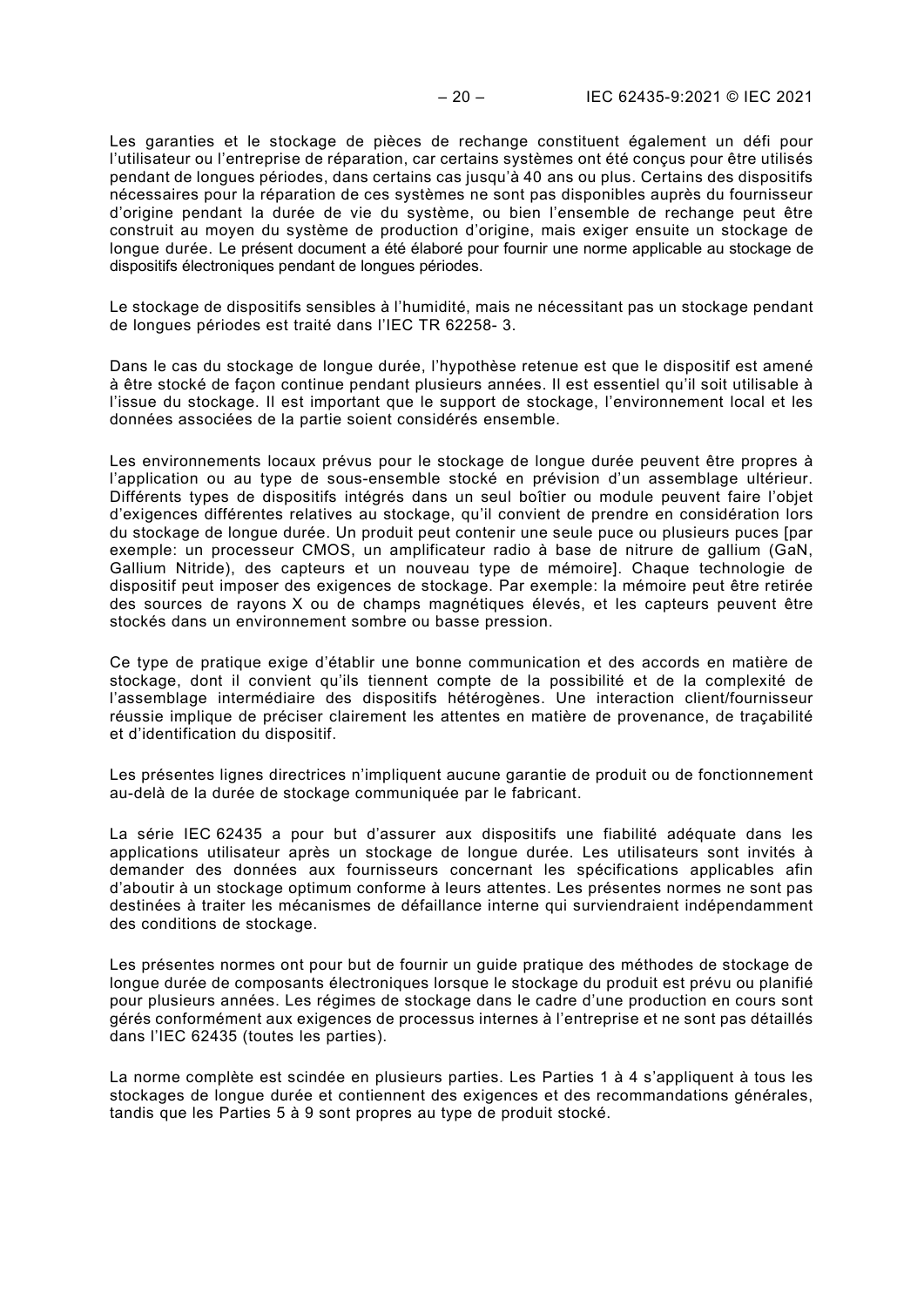La structure de la série IEC 62435 est la suivante:

- partie 1: Généralités;
- partie 2: Mécanismes de détérioration;
- partie 3: Données;
- partie 4: Stockage;
- partie 5: Dispositifs de puces et plaquettes;
- partie 6: Dispositifs encapsulés ou finis;
- partie 7: Dispositifs microélectromécaniques;
- partie 8: Dispositifs électroniques passifs;
- partie 9: Cas particuliers.